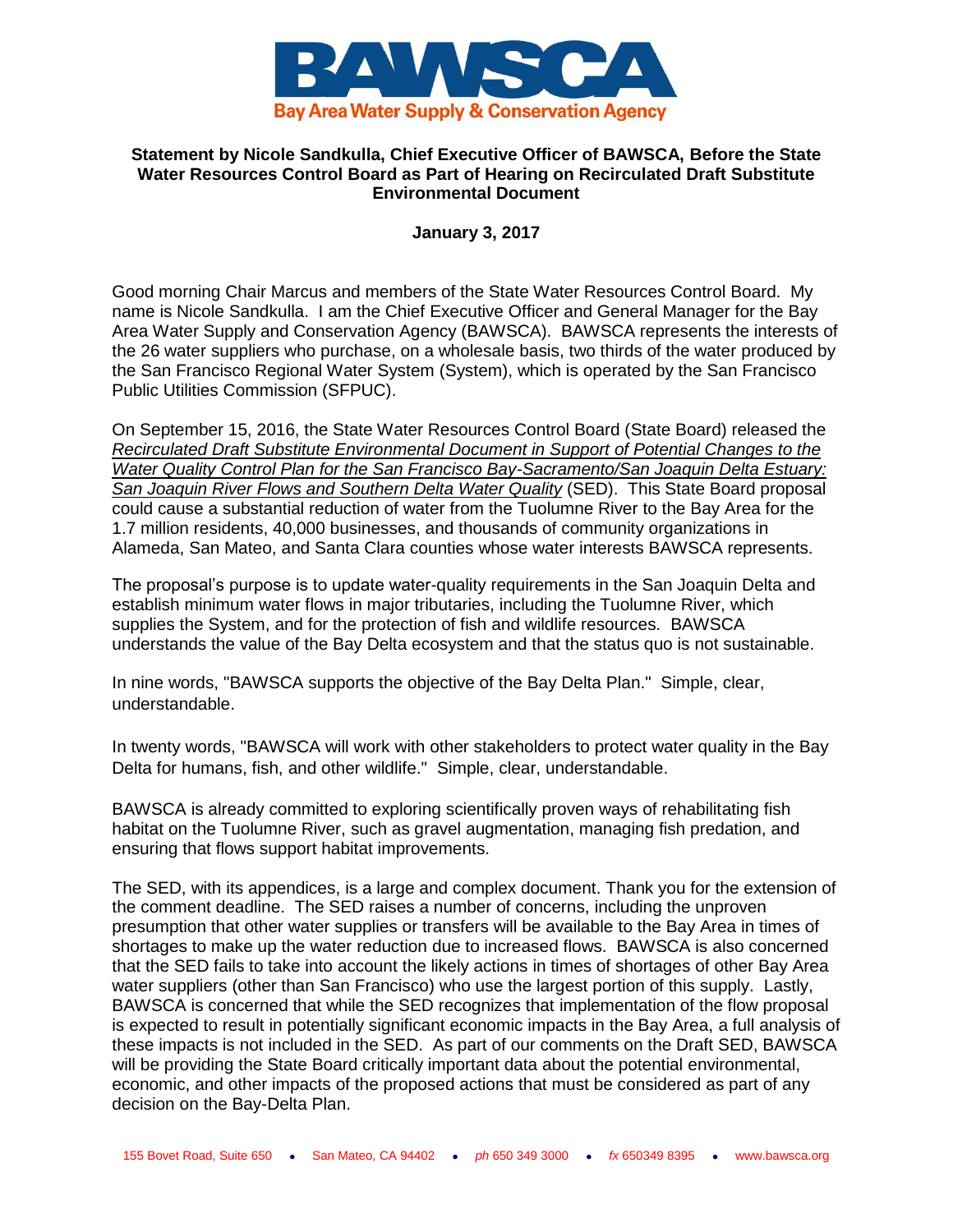BAWSCA Statement to SWRCB January 3, 2017 Page 2 of 2

I would like to share with you this map, which shows BAWSCA's 26 member agencies and water use on a per capita basis for each agency during this most recent mandatory rationing period. With an average residential use of 60 GPCPD, compared to a statewide average of 82 GPCPD, it is clear that conservation of water is seen as an essential responsibility for BAWSCA's 26 member agencies and the customers they serve. At the same time, it is equally important for the State Board to understand and acknowledge that municipal water users, specifically in BAWSCA's three-county service area, need a reliable supply to ensure the economic viability of their communities.

In a recent Chronicle article, State Board Chair Felicia Marcus shared her opinions on the Bay-Delta Plan and the SED. Chair Marcus is correct that this is not an effort to choose a winner between the urban and agricultural water users or the environmental advocates. BAWSCA agrees – this is an effort to protect the water quality in the Bay-Delta for all users – humans, fish and other wildlife.

The solution may be out there but everyone will have to do their part. The Governor has indicated his strong support for negotiated voluntary agreements to resolve this issue. BAWSCA is committed to continuing to work closely with the diverse interests and stakeholders to develop that shared solution. This should be a strategic process, not a legal brawl. It is about sharing the River for our mutual benefit. It requires tough action and respect for all interests. Ingenuity. Open minds. Sticking to the facts. Crafting a solution under which all users can survive and thrive.

BAWSCA is pleased to help. Thank you for the opportunity to speak to you today.

#####